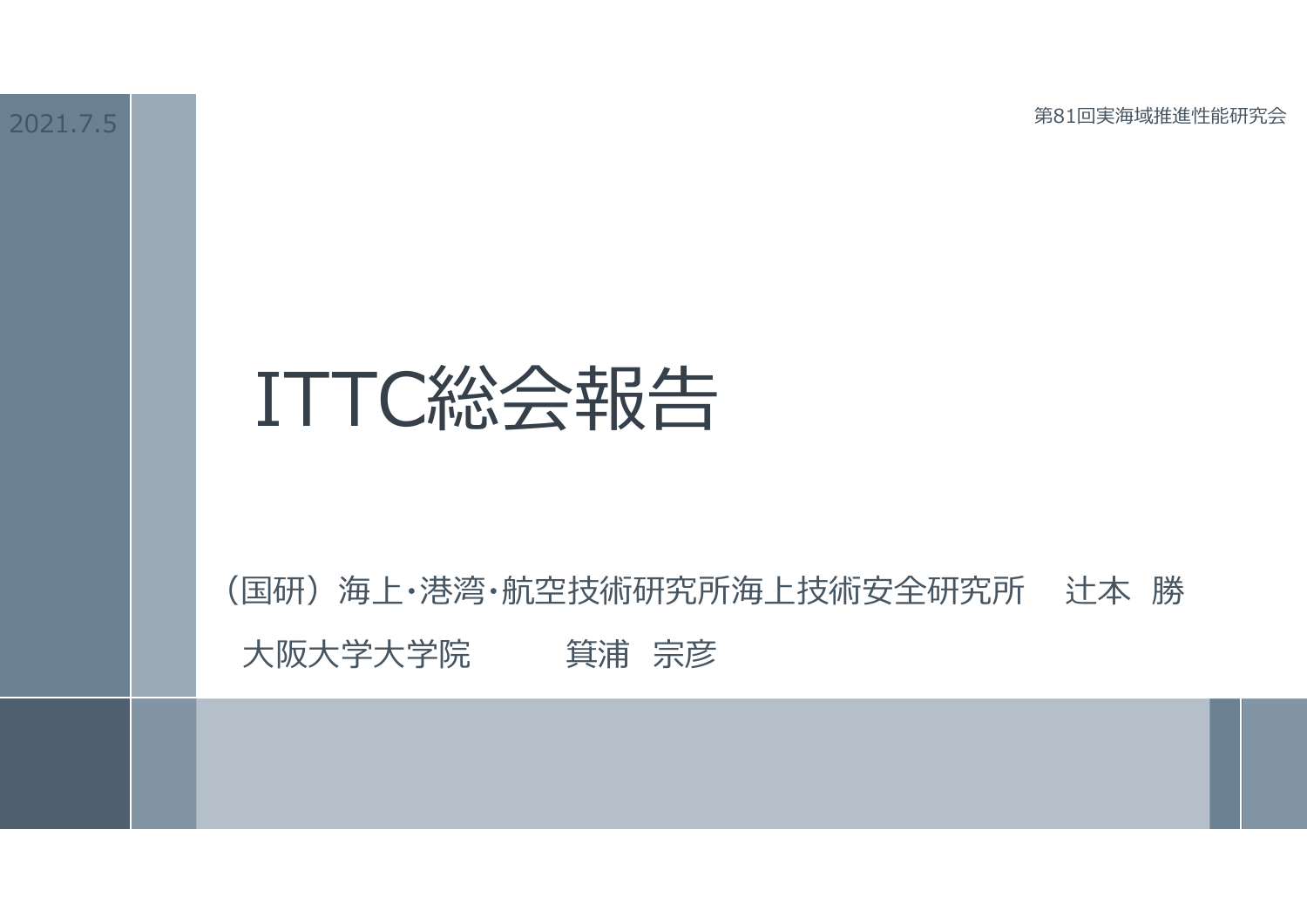## ITTC総会

・ITTCは1期3年活動を⾏っている。29期ITTCは2017年9月から活動を開始し たが、新型コロナの影響で2021年6月までの活動となった。

・29期ITTCは過去最大の14委員会での活動となった。

日本は太平洋島嶼(PI)地区に所属

日本、オーストラリア、マレーシア、インド、インドネシア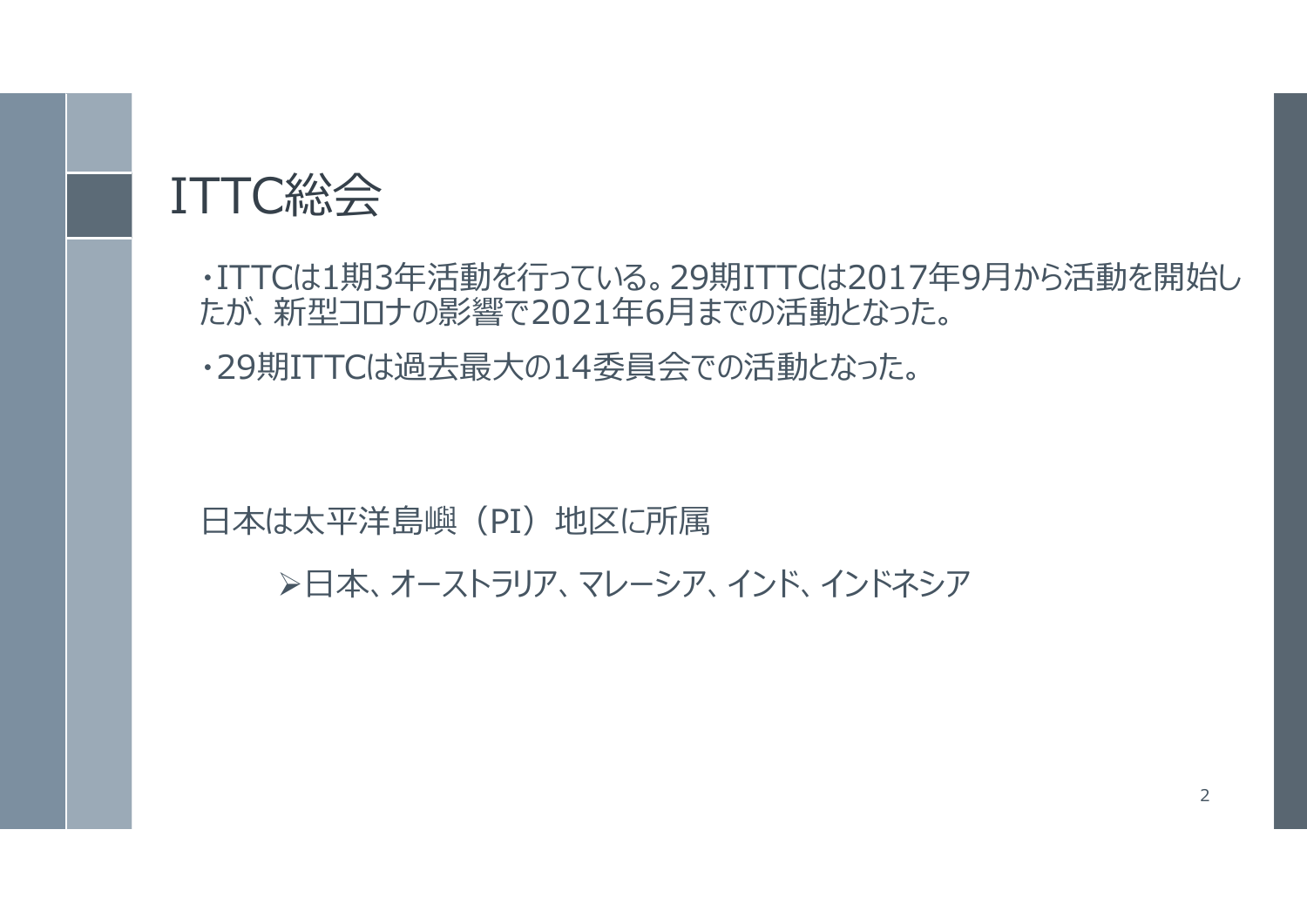## ITTC総会

日時: 2021年6月13日〜18日 (19:00-21:45 JST) 開催方法 : webシステム (ホスト: Centrale Nantes & DGA Hydrodynamics (フランス共和国)) 6/13 AC会合, EC会合 6/14-17 29期委員会報告 6/17 AC会合Virtual 6/18 議案採択(AC機関) ITTC.A総会・議案採択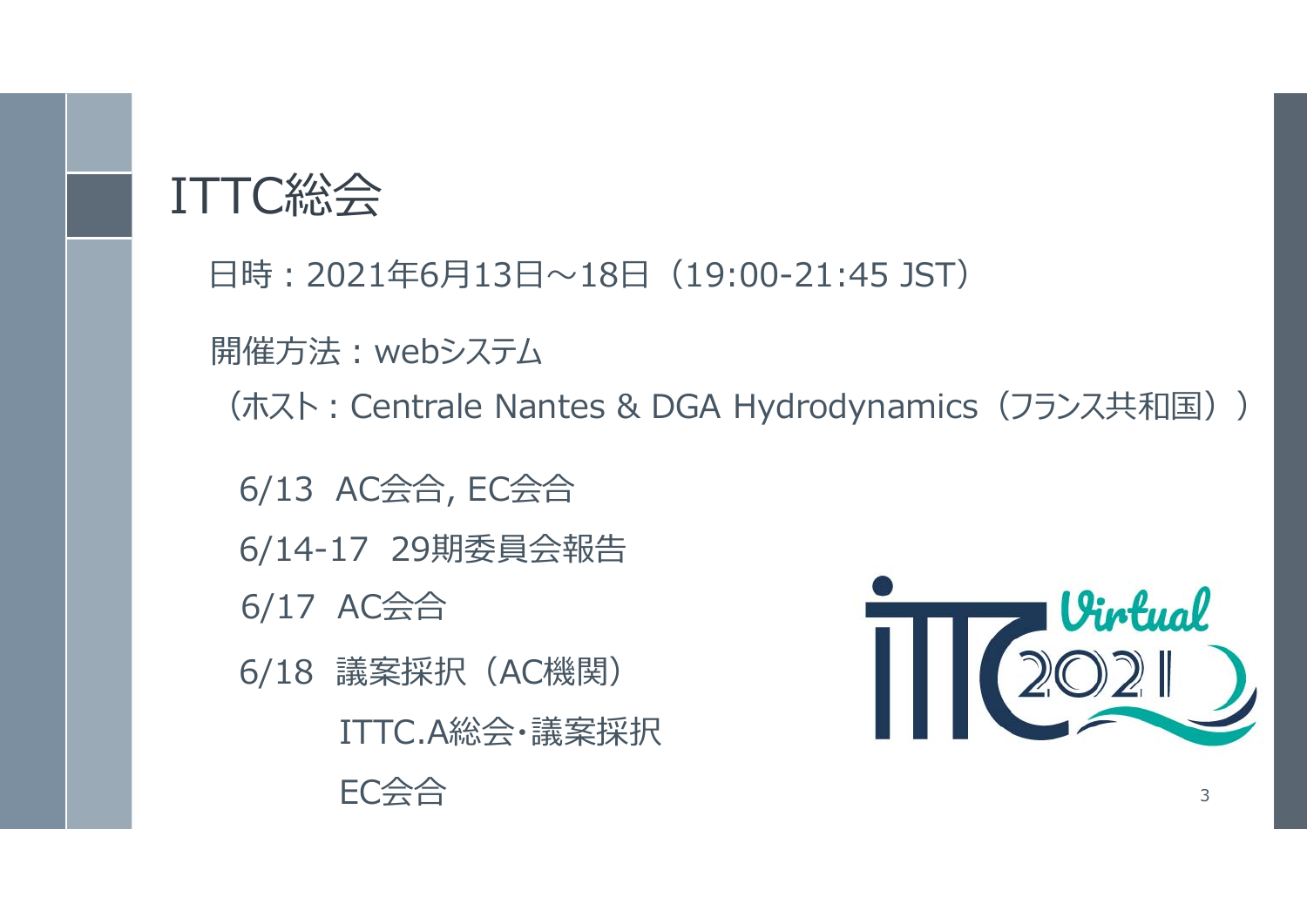#### 29期委員会

| 常設委員会                                             | PI地区委員                    | 専門家委員会                                                                 | PI地区委員                                  |
|---------------------------------------------------|---------------------------|------------------------------------------------------------------------|-----------------------------------------|
| <b>Resistance and Propulsion</b>                  | 犬飼 (JMU)<br>勝井(神大)        | <sub>lce</sub>                                                         | (海技研)<br>松沢                             |
| <b>Manoeuvring</b>                                | 岸本 (三井昭研)                 | <b>Hydrodynamic Noise</b>                                              | 佐藤<br>(MHI)                             |
| <b>Manoeuvring in Waves</b>                       | 安川* (広大)                  | Combined CFD/EFD<br><b>Methods</b>                                     | (横国大)<br>日野                             |
| Seakeeping                                        | (大府大)<br>片山<br>(阪大)<br>箕浦 | <b>Energy Saving Methods</b>                                           | 日夏 (阪大)                                 |
| <b>Stability in Waves</b>                         | 松田 (水工研)                  | Ships in Operation at Sea                                              | 山本 (三井昭研)<br>(JMU)<br>折原<br>(海技研)<br>久米 |
| <b>Ocean Engineering</b>                          | 三上(三井昭研)                  | Modeling of Environmental<br>Conditions                                | (海技研)<br>藤原                             |
| <b>Quality Systems Group</b>                      | 北澤 (東大)                   | Hydrodynamic Modelling of<br>Marine Renewable Energy<br><b>Devices</b> | Nader (AMC)                             |
| EC<br>宇都<br><b>AC</b><br>北澤<br>(東大)<br>(三菱)<br>松本 | (元海技研)<br>、山北→毛利(艦装研)     | 、宇都→辻本(海技研)<br>、大森→折原(JMU)、三上(三井昭研)                                    | chair<br>4                              |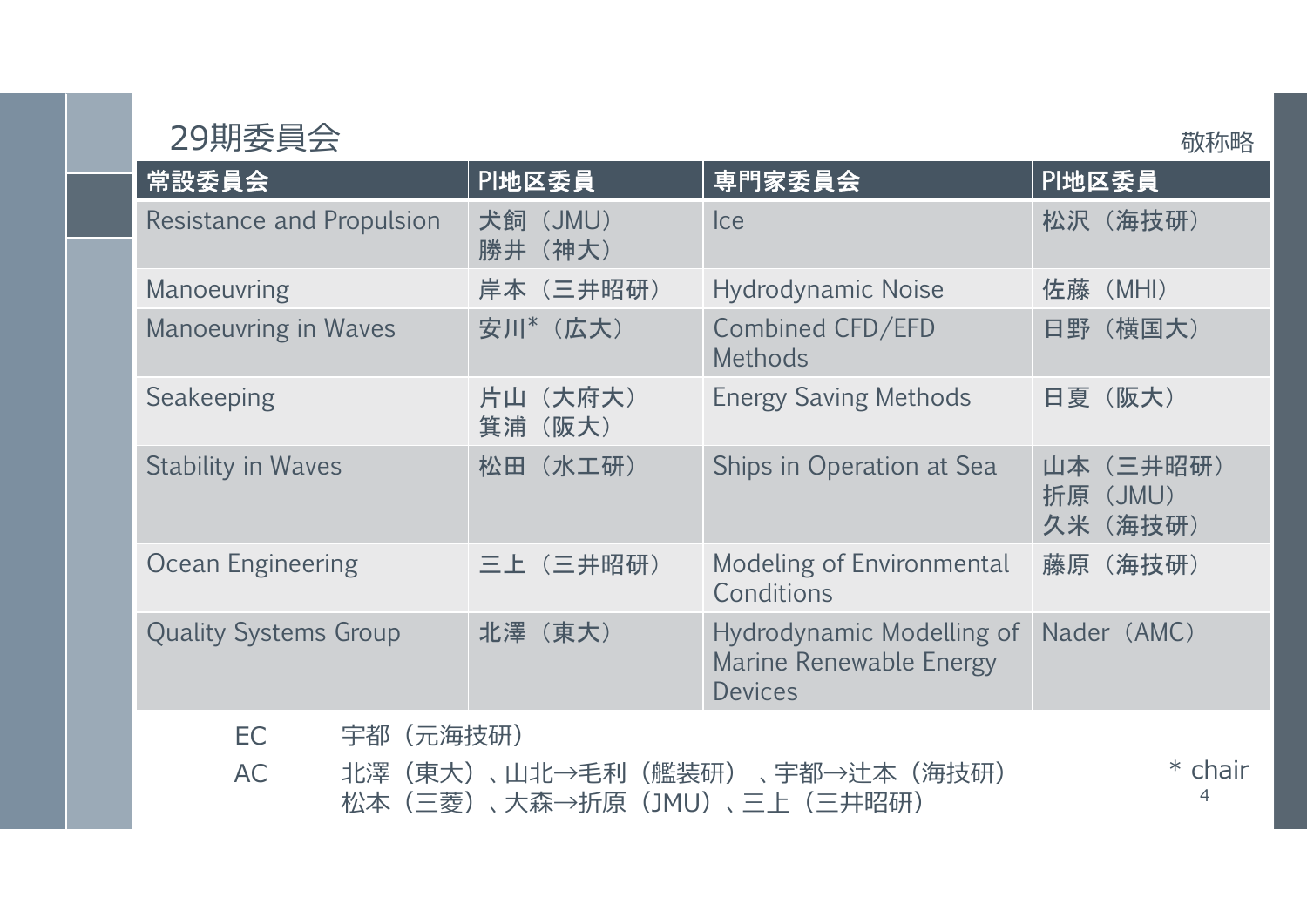### ITTC総会:主な決定事項

- ・RPの新規・改訂・削除。
- ・30期の委員会TOR、委員会議長とメンバー

・30期総会をAMC (オーストラリア連邦タスマニア) で2024年9月に開催。 ・ITTC年会費と予算。

この外、以下を議決。

・水槽保有機関以外の加盟。

・東アジア地域を2つに分ける(北西アジア、南東アジア)。

・一般委員会と専門家委員会の区別をなくす(31期から)。

5・委員は地域からではなく専門性を考慮して選任する(ただし地域バランスは考慮 する) (31期から)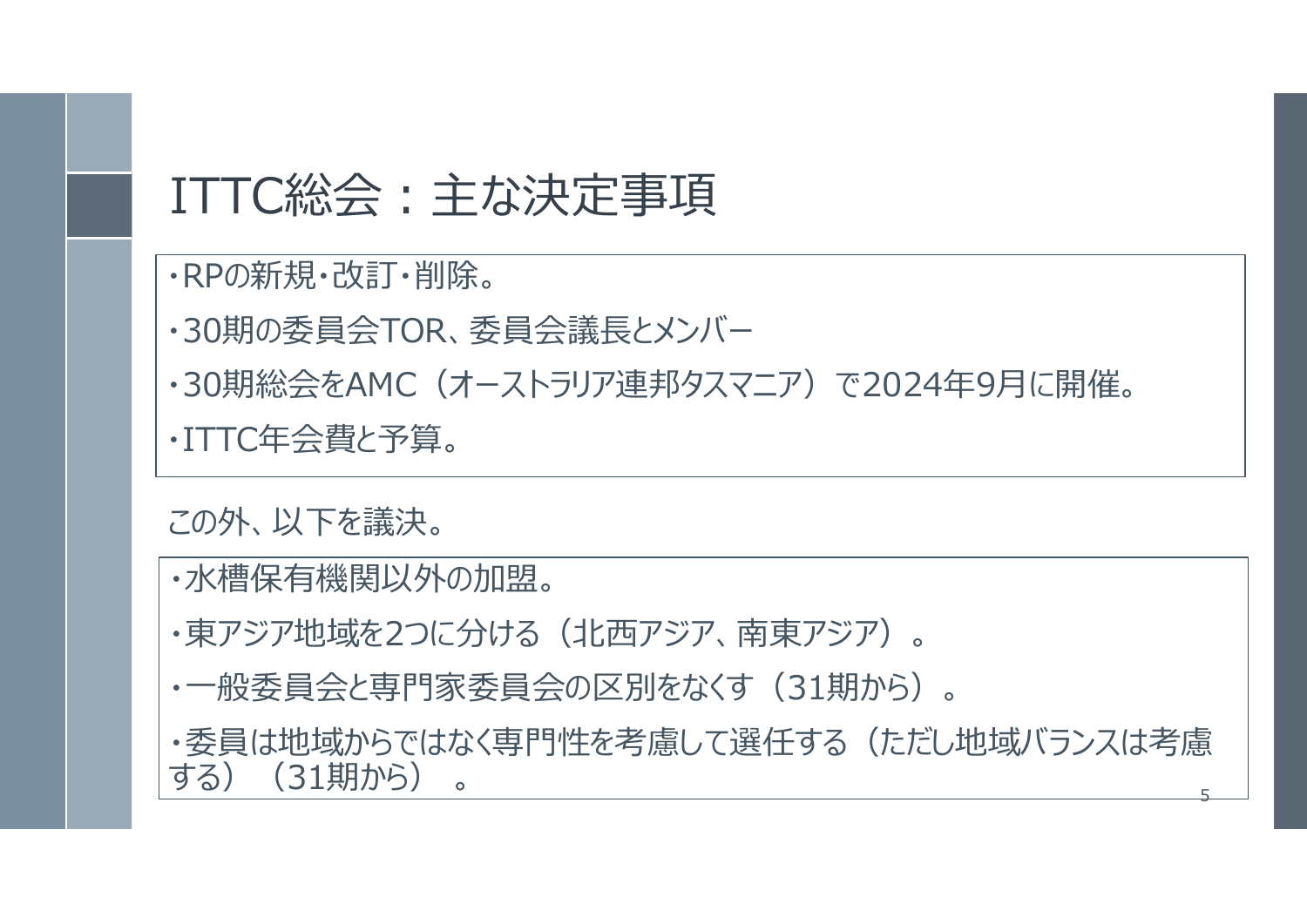## ITTC.A (国際試験水槽協会)総会:主な決定事項

・ITTC.A規約改正(水槽保有機関以外の加盟、東アジア地域を2つに分ける) ·第2期ITTC.A議長をKoushan氏 (SINTEF Ocean) とする ・第2期ITTC.A監事の決定

> ITTC.A議⻑(2期)Dr. Koushan(SINTEF Ocean)

AC議長(30期継続) Prof. Strasser(SVA)

AC事務局(30期継続)Dr. Damsgaard (FORCE Technology)

AC副議長 (29期·30期) 北澤教授(東大)